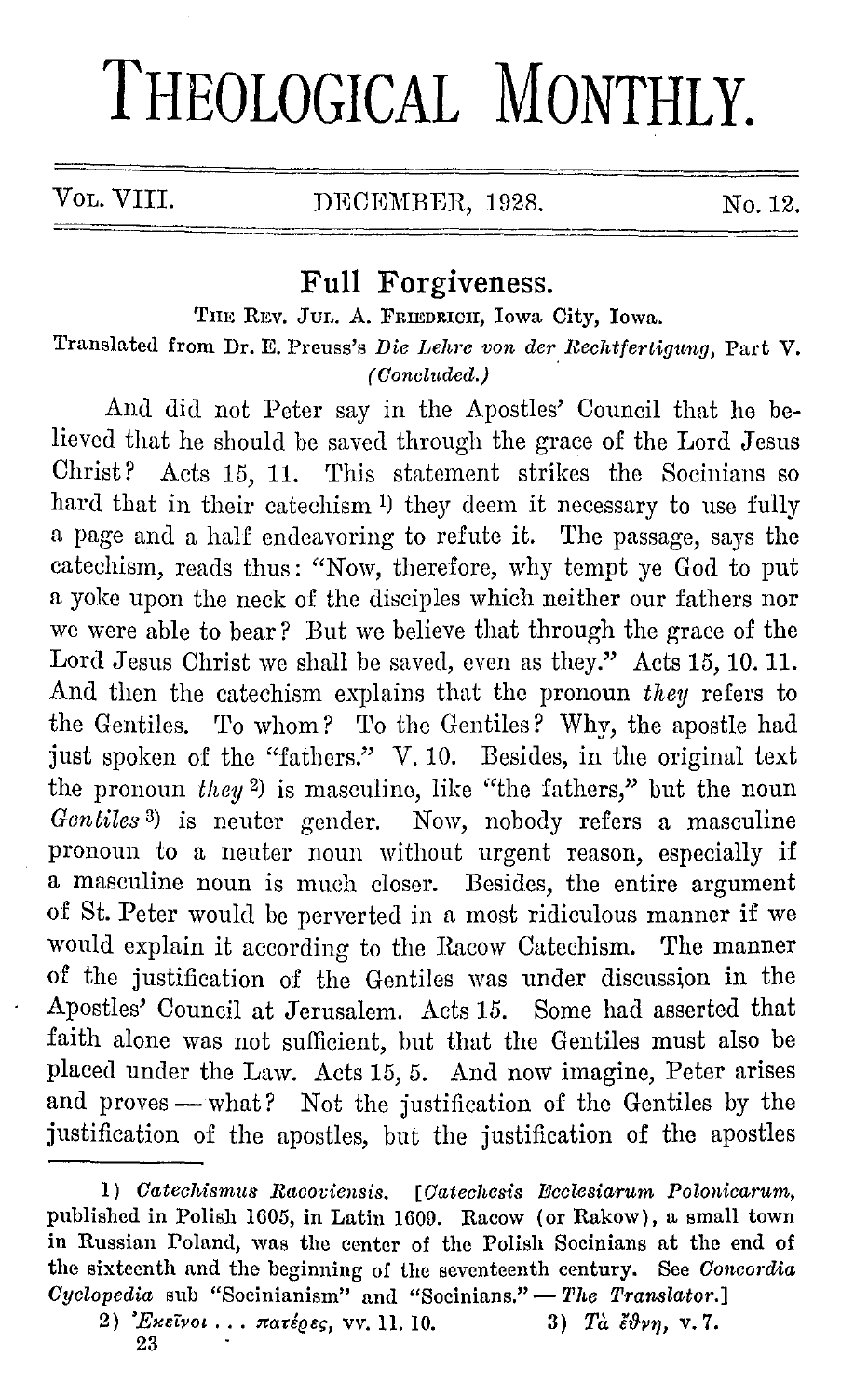by the justification of the Gentiles? 4) Wonderful logic, indeed! But is it not rather this way, that Peter wishes to establish that the Gentiles can be saved without the Law? He uses two arguments to prove this. First, he shows that the Gentiles have already received the Holy Ghost, Acts 15, 8. 9; secondly, that even the fathers, who were under the Law, were not saved by the Law. Acts 15, 10. 11. For it would. certainly be the height of folly arbitrarily to impose a law upon the Gentiles which did not even save those to whom God had given it. "Then all the multitude kept silence," we read Acts 15, 12; and that was proper, for this argument was irrefutable, and therefore a resolution based on it was passed. Acts 15, 22-29. This very plainly is what Acts 15, 11 teaches. Also the Apology of the Augsburg Confession found this to be the meaning of this passage *(Triglotta, p. 137)*; and since the days of Augustine it has often been stated and demonstrated with strong proofs. In addition, Acts 10, 43 Peter declares the same thing, by saying that *"all the prophets* give witness to Him [Christ], that through His name whosoever believeth in Him shall receive remission of sins." And Rom. 3, 21 Paul says that the imputed righteousness of Christ is "witnessed by the Law and the prophets."  $\bar{5}$ ) This testimony gave to Old Testament believers the assurance of forgiveness of sins. Therefore the Lord said to the Jews: "Search the Scriptures; for in them ye think ye have eternal life." John 5, 39. And they verily would have had it if they had only been willing to see that the Scriptures testify of Christ. Therefore Paul writes of the Scriptures of the Old Testament to 'l'imothy that they are able to make him "wise unto salvation through faith which is in Christ Jesus." 2 Tim. 3, 15.

But putting all this aside, what will those people who incline towards Socinianism do with 1 Cor. 10, 4 and Heb. 11, 26? 1 Cor. 10, 1. 4 we read: "Moreover, brethren, I would not that ye should be ignorant how that all our fathers were under the cloud · . , and did all drink the same spiritual drink; for they drank of that spiritual Rock that followed them; and that Rock was Christ." What did they drink? Of the rock? But no rock followed them. And what is more, the apostle is not at all speaking of a material, but of a spiritual rock. "And that Rock was

<sup>4)</sup> The formula *κα*θ' δ ν τρόπον reasons from a known (κάκεϊνοι) factor to one which is still in controversy. 2 Tim. 3, 9; Acts 10, 47; 11, 17; 15, 8.

<sup>5)</sup> Wliat sense would there otherwise be in the statement Heb. 11, 7, where Noah is called an "heir of the righteousness which is by faith"?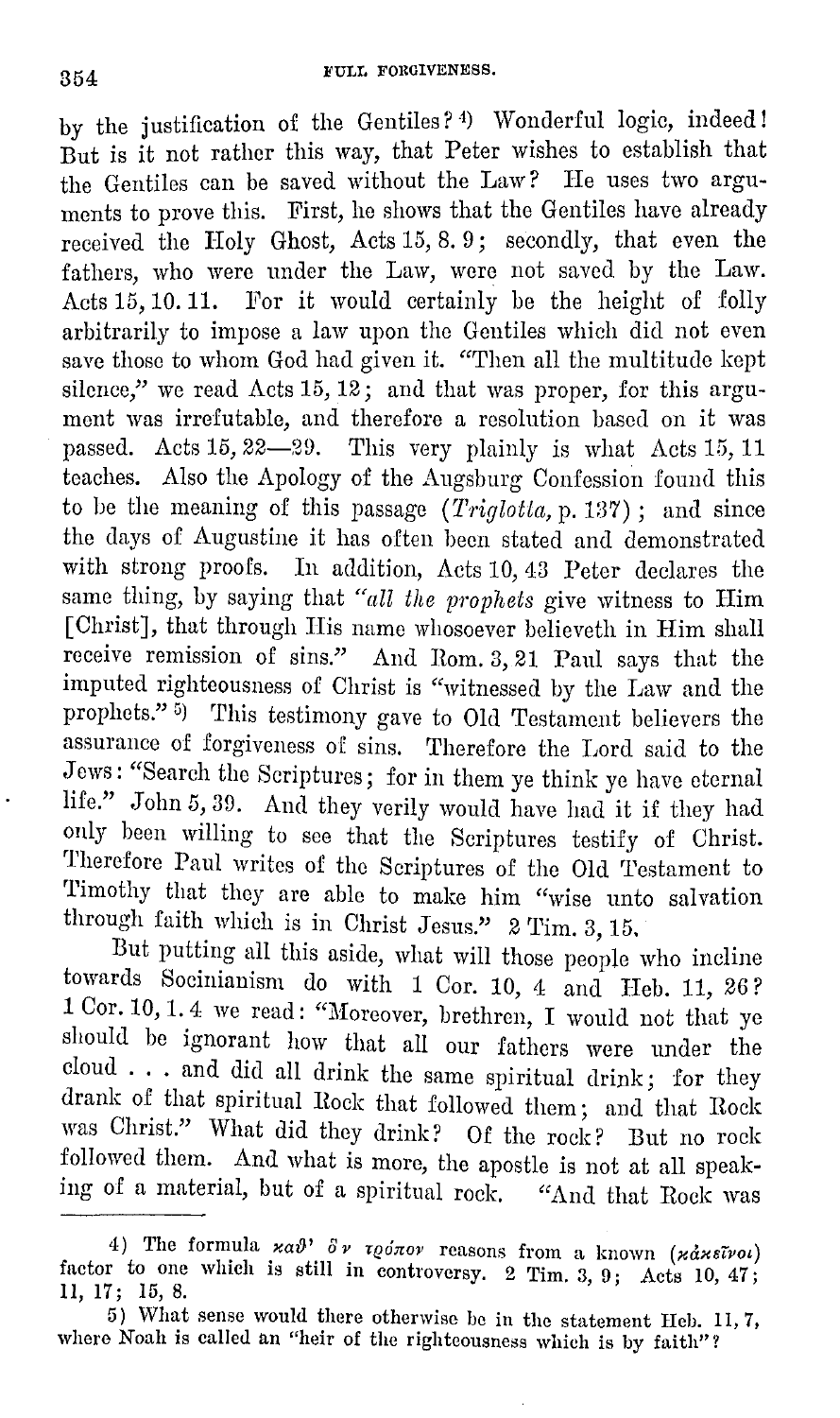Christ." So, according to the clear words of the text, the Israelites in the desert drank Christ.<sup>6</sup>) John 4, 14, compared with chap.  $6, 35,$ shows what this means, namely, that they apprehended the merit of Christ by faith. Therefore the saints in the Old Covenant had the same fountain of grace and the same way of drawing from it as we have. Heb.  $11, 24-26$  is still stronger: "By faith Moses, when he was come to years, refused to be called the son of Pharaoh's daughter, choosing rather to suffer aflliction with the people of God than to enjoy the pleasures of sin for a season; *esteeming the reproach of Christ greater than the treasures in Egypt.*" Pray, what will people who banish Christ the Lord from the Old Testament do with this passage? 7) Either the apostle speaks nonsense, - which God forbid ! - or his meaning is this: The reproach of Christ is that reproach which Christ suffers. But Christ suffers in His members. Christ calls from heaven: "Saul, Saul, why persecutest thou Me? Acts 9, 4. And yet Saul had persecuted the Christians. So it is as clear as day that also in the days of Moses, Christ was being persecuted in His members. If it had been his own reproach or only the reproach of his people which Moses chose, God would not have rewarded him for it. But because all reproach which Israel suffered in Egypt was meant for Christ and therefore was really and literally the reproach of Christ, it is said: "Moses esteemed tho reproach 0£ Christ greater riches than the treasures in Egypt; for he had respect unto the recompense of the reward."  $^{\text{8}}$ Heb. 11, 26. And this recompense of reward he received abundantly; for he was with Christ on the Mount of Transfiguration (Luke 9, 30) and (v. 81) spoke with Him "of His decease which He [Christ] should accomplish at Jerusalem." Thus he suffered

<sup>6)</sup> Christ is compared to a rock for several reasons. *Est metaphora*  in subjecto (petra). Non enim loquitur de petra naturali, sed spirituali et de hac praedicat, quod sit Christus. Patet hoc etiam ex altero, quod *de illa petra praedicatur, quod nimirum Israelitas secuta fuerit in deserto. Non enim petra illa materialis seouta fuit. (Balduin.)* 

<sup>7)</sup> The apostle does not say: "Moses esteemed such a reproach as later on Christ among others suffered greater riches than the treasures in Egypt," but τον δνειδισμόν του Χριστού, "the reproach of Christ." He knows but one reproach.

<sup>8) [</sup>Ο δνειδισμός τοῦ Χριστοῦ] "est afflictio, quae infligitur intuitu et *odio fidei in Olwistum. Ji'ideles itaque sub veteri testamento etiam in Ohristum crediderwit. Vooat11,r istud opprobrium Christi, non tantum idea, quia eoolesia patitur propter Oliristum, set etiam, quia Ohristus s1wm faoit, sicut, e.g., Act. IX, 4: 'Saul, Saul, quid me persequerisf'"* (Seb. Schmidt, *Oom. in Bp. ad Ilebraeos,* p. 1244.)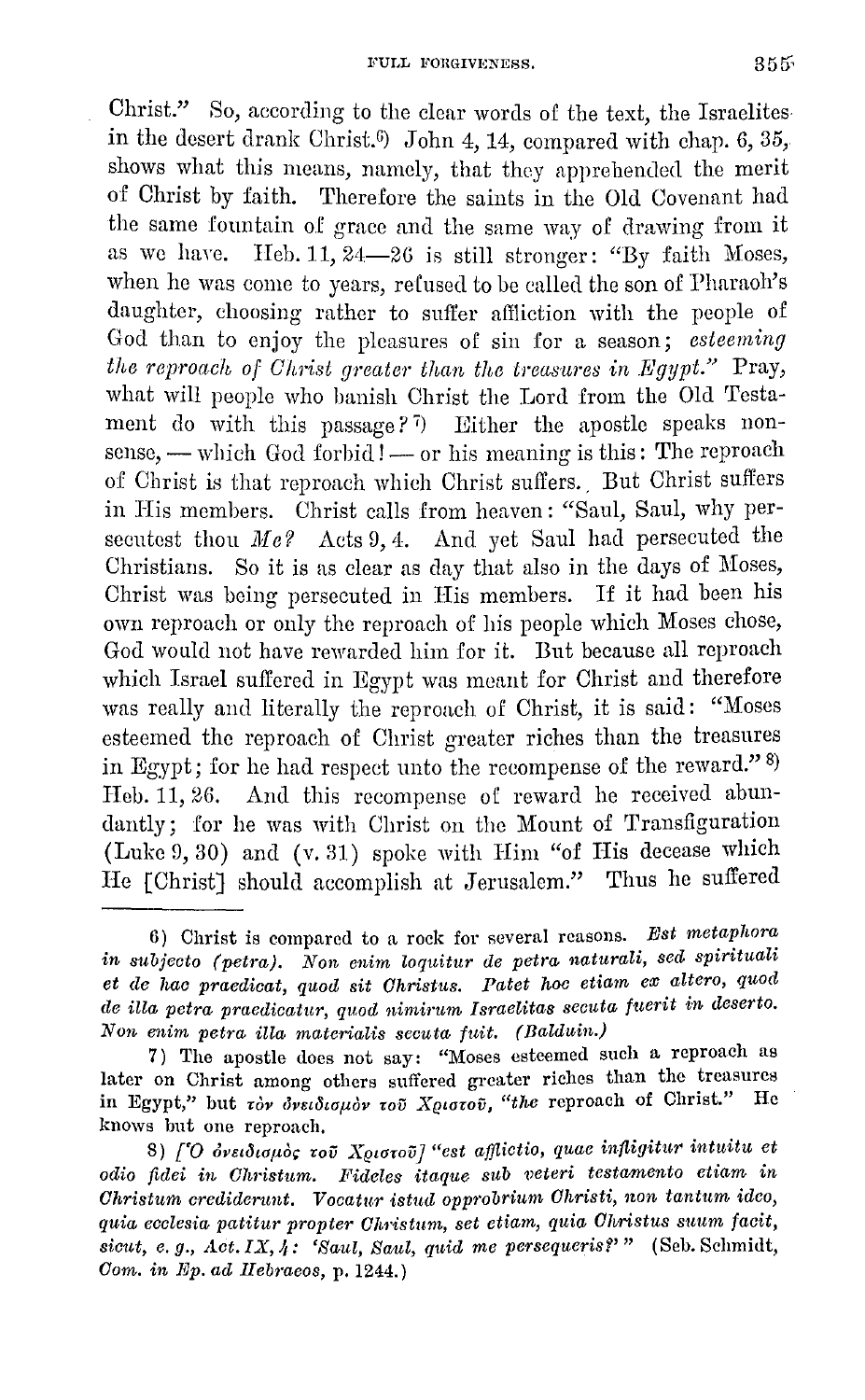with Christ and was glorified with Him. Rom. 8, 17. Or in what other way was he made so blessed and so glorious, blessed and glorious long before the death of Christ on the cross? Was it for the sake of his works? Moses? · That Moses who was punished for his unbelief, not being permitted, on account of it, to enter Canaan? Num. 20, 12; 27, 12-14; Dent. 34,4. 5. No, Moses was blessed and glorified for no other reason than for Christ's sake. Who will dare deny this of a man who according to the express testimony of Scriptures suffered the reproach of Christ and tasted the glory of Christ? God says Rom. 8, 30: "Whom He justified, them He also glorified." Now He did glorify Moses, glorified him already before the death of Christ. Hence it follows that IIe truly justified him, justified him already before the death of Christ. Will you *still* say that the doctrine that the blood of Christ was efficacious before He shed it is au invention of the theologians?

And what sort of logic is it to assert that there indeed was forgiveness in the Old Testament, but not for Christ's sake? If God forgave Abraham and David without the intervention of the sacrifice of Christ, then He can forgive everybody without the intervention of Christ's sacrifice. There we have the dear old "Father of All" *[Allvater]* of the Rationalists, who connives at sin. Our God does not forgive without the shedding of blood. Heb. 9, 22. But since the blood of bulls and of goats does not take away sins, Heb. 10, 4, therefore, whenever God in the Old Testament forgave but one single sin, He forgave for the sake of the blood of Christ. Our opponents say: If God regarded Abraham as perfectly righteous for Christ's sake, then the death of Christ was superfluous. Exactly the reverse is true: If the justice of God permitted the granting of the very least forgiveness without regard to the death of Christ, then God could have dispensed with the death of Christ altogether. The only reason why Christ died was that the justice of God did not permit such forgiveness. The retroactive power of the blood of Christ is most clearly seen in those instances where He forgave sins before He died upon the cross. Did He not say to the man sick of tho palsy : "Son, be of good cheer ; thy sins be forgiven thee," Matt.  $9, 2$ , and to the woman who was a sinner, Luke 7, 48. 50: "Thy sins are forgiven. . . . Go in peace"? We know very well by whose power this was done, but the question is for whose sake it was done. Did not Christ here publicly anticipate the fruit of His bitter death? Or if it was sufficient for forgiveness that He merely came and forgave, why, then, did He die? Now, just as He, in view of the shedding of His blood on the cross,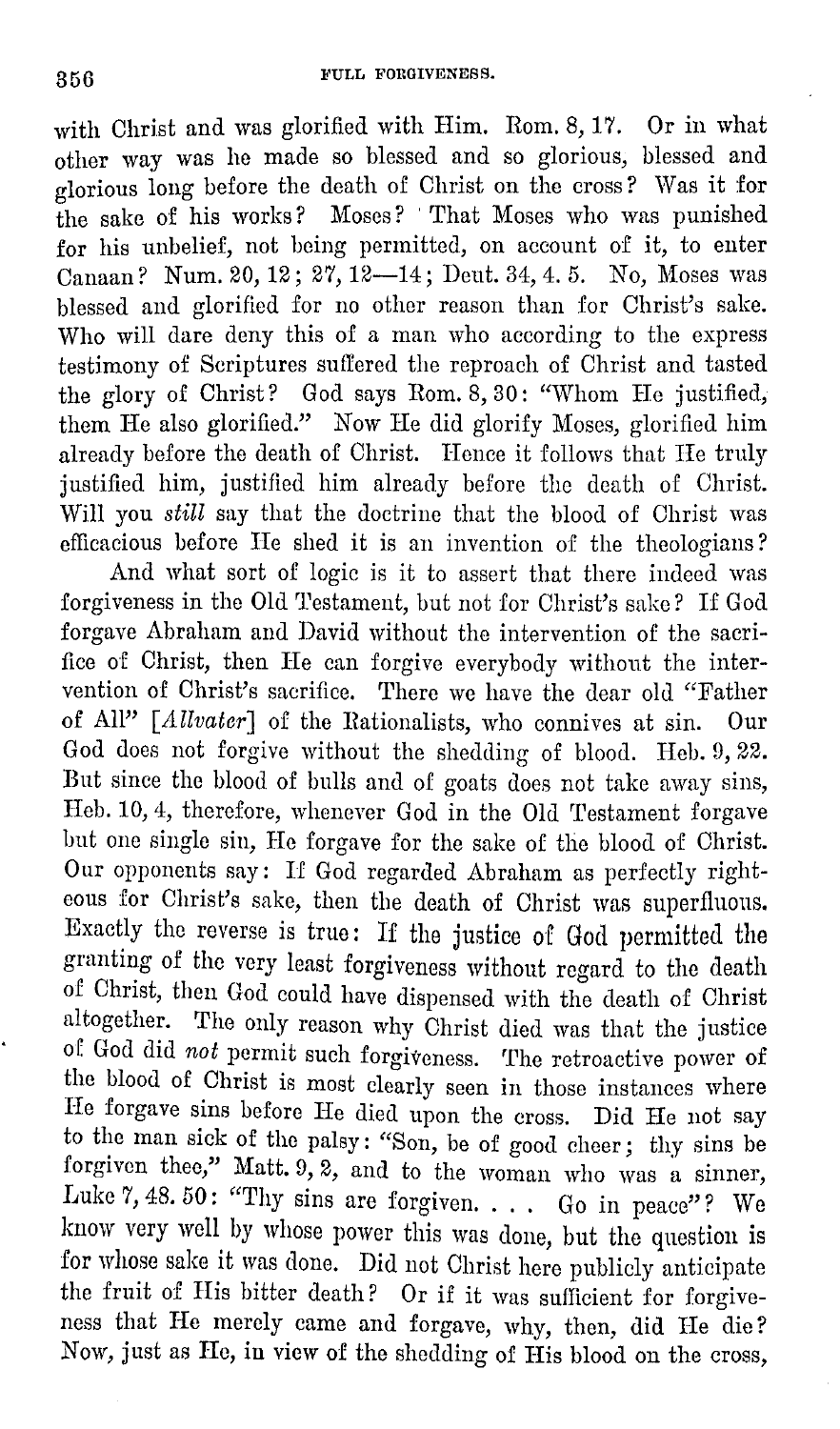absolved the man sick of the palsy and the great sinner, just so and just as fully did He, in view of the shedding of His blood, regard Abraham and David righteous. Not this is an invention of the theologians, that the blood of Christ had retroactive power, but this, that forgiveness was ever granted without the blood of Christ. Let us, therefore, avoid such Socinian doctrine and abide in singleness of heart by the Word of God, and let us do this the more cheerfully because we know that Melanchthon and Luther and the dear Fathers constantly confessed this doctrine. The Apology says : "The promise of Christ who was to come was transmitted from one patriarch to the other, aml they knew and believed that God through the blessed Seed, through Christ, wished to give blessing, grace, salvation, and consolation. Therefore, since they understood that Christ would be the treasure by which our sins should be paid, they knew that our works could not pay such a great debt. 'l'herefore they received forgiveness of sin, grace, and salvation without any merit and were saved through faith in the divine promise, the Gospel of Christ, just as the saints in the New Testament." (Trigl., 13G [German text]; comp. also p. 265.) And in another place: "Of this the idle Sophists know little; and the blessed Gospel, which proclaims the forgiveness of sins through the blessed Seed, that is, Christ, has from the beginning of the world been the greatest consolation and treasure to all the pious kings, all prophets, all believers. For they believed in the same Christ in whom we believe; for from the beginning of the world no saint has been saved in any other way than through faith in the same Gospel. For Peter clearly cites the consensus of the prophets, and the writings of the apostles testify that they believe the same thing." *(Trigl., 273.)* And again: "For also the patri-<br>archs and saints in the Old Testament became righteous and were reconciled to God through faith in Christ who was to come, through whom salvation and grace was promised, just as we in the New 'l'estament receive grace through faith in Christ who has been made manifest. For from the beginning all believers believed that an offering and payment for sin would be made, namely, Christ, who was promised, as Isaiah (53, 10) says: 'When Thou shalt make His soul an offering for sin.'" (Trigl. 402, German text.) Luther teaches exactly the same. He declares: "The forgiveness or sins has been *the sarne* at all times. Christ is *the same* yesterday and to-day and forever. Therefore they [David and the patriarchs] were saved through faith in Christ, who was to come; but we receive forgiveness of sins and eternal life through faith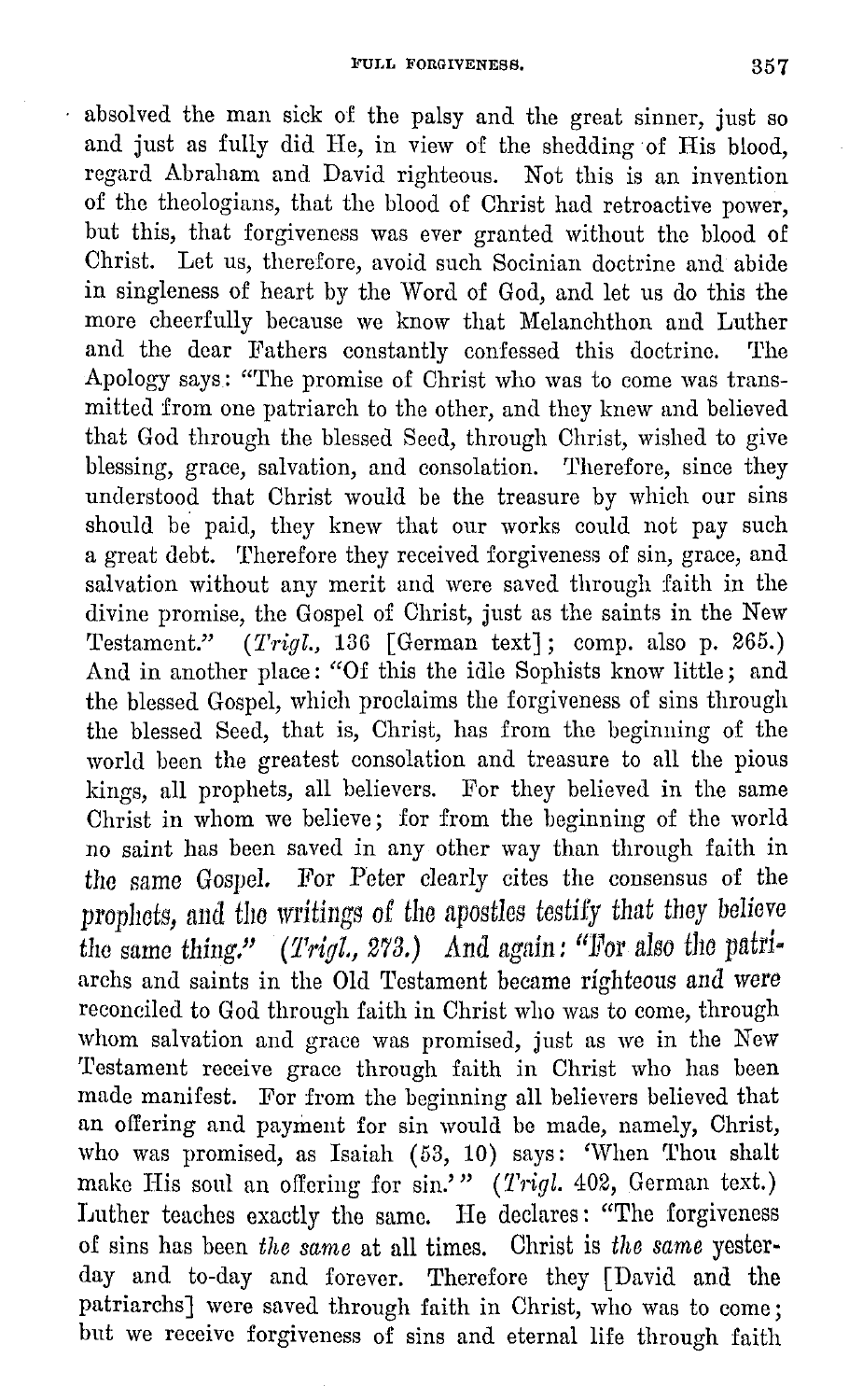in the Lord Christ who has already been given unto us, who died for us, and is now sitting in His glory." (St. Louis Ed., V, 553.) And in another place: "[Forgiveness] was purchased once on the cross, but the distribution takes place often, before and afterwards, from the beginning of the world to the end. For since He [Christ] resolved to procure it, it was indifferent to Him whether He, through His Word, distribute it before or afterwards." (St. Louis Ed.,  $\overline{X}X$ , 275.) In his sermon on Gen. 3, 14. 15 Luther uses still stronger language: "Here it is written that Adam was a Christian long before the birth of Christ. For he had the same faith in Christ that we have. For in matters of faith, time makes no difference. Faith is of the same nature from the beginning to the end of the world. 'fherefore he [Adam], through his faith, received the same that I receive. He did not see Christ with his eyes, neither did we, but he had Him in the Word; so we also have Him in the Word. The only difference is this: at that time it *was to corne* to pass, now it *has corne* to pass. Accordingly all the Fathers were justified in the same manner as we through the Word and through faith, and in this faith they also died." (St. Louis Ed., III, 85.)

Must we cite still more testimonies, for instance, the testimony of Clement of Rome, the pupil of Paul, or of Augustine or of Chemnitz and Gerhard? We could present a long array of witnesses to the reader, and Spener would not even be the last one of them. At the same time we by no means deny the difference between the two Testaments, but we confess on the basis of Col. 2, 16. 17: 9) We have the body of Christ; this the Old Testament believers did not have, not to speak of other very considerable advantages of the New Covenant.10)

Many passages, moreover, testify that the forgiveness which for Christ's sake was dispensed in the Old Covenant was perfect. Or does it sound like fractional forgiveness when Isaiah rejoices: "I will greatly rejoice in the Lord, my soul shall be joyful in my God; for He hath clothed me with the robe of righteousness"? Is. 61, 10. And why does David pray: "Forgive *all* my sins"? Ps. 25, 18. And again: "Deliver me from *all* my transgressions"? Ps. 39, 8. And how can the Korahites pray: '"l'hou hast forgiven

<sup>9)</sup> Not *Xριστός*, but τοῦ *Xριστοῦ*, that means: τὸ δὲ σῶμα σκιᾶς σῶμα *Xew,ov.* 

<sup>10)</sup> Catholicity of salvation, much more abundant and more extended outpouring of the Spirit, miracle-working gifts, clearer knowledge of many heavenly things, freedom from the Ceremonial Law.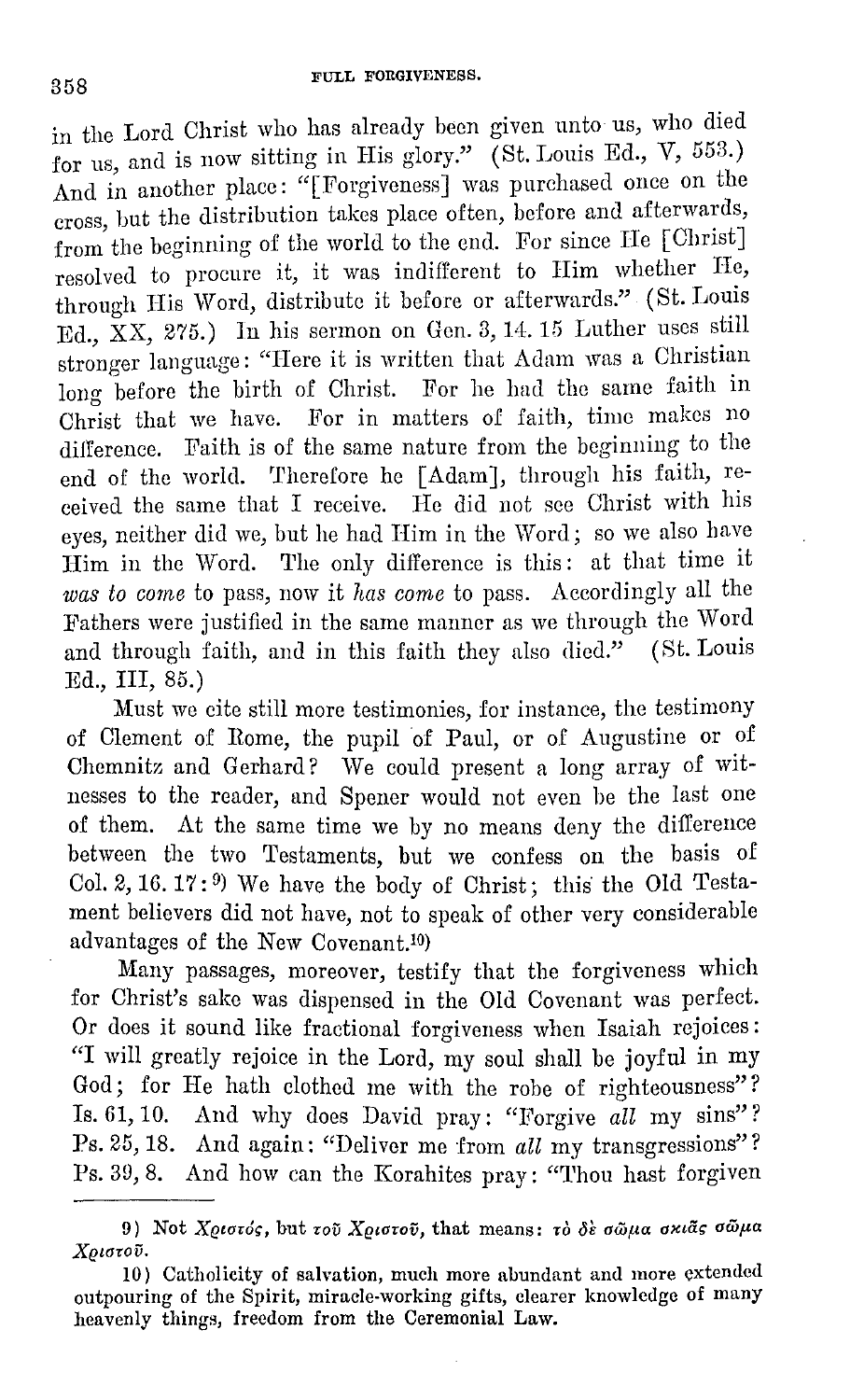the iniquity of Thy people, Thou hast covered *all* their sin. Thou hast taken away *all* Thy wrath: Thou hast turned Thyself from the fierceness of Thine anger"? Ps. 85, 2.3. And David: "Bless the Lord, 0 my soul, ... who forgiveth *all* thine iniquities"? Ps. 103, 3. And King Hezekiah, speaking of the past: "Behold, for peace I had great bitterness; but Thou hast in love to my soul delivered it from the pit of corruption; *for Thou hast cast all my sins behind Thy back"?* Is. 38, 17. And does not Ezekiel say: "If the wicked turn from his sin, ... *none of his sins that he hath committed shall be mentioned unto him"?* Ezek. 33, 16. Hosea: "Take with you words and turn to the Lord; say unto Him, Take away *all* iniquity and receive us graciously"? Hos. 14, 2.11) Is it possible to designate full forgiveness with clearer words? Or if the ever-recurring "all, all, all," according to laws of speech unknown to us, designates an incomplete justification, what terms should the Holy Spirit have used to designate to us a complete justification? Furthermore, these texts are not sufficiently explained by saying that one may possess forgiveness and still be very much in need of it. For if that means that one may in the same moment have and not have forgiveness of sins, then this is clearly false. Here is Hezekiah, who says that absolutely all his sins are forgiven. Now, if some one comes with the assertion that *all* in this place means as much as *not all,* then this is not merely a twisting of words, but is doing open violence to the words of Scripture. If, however, one wishes to say that one may be in possession of foll forgiveness and yet, after two hours, be very much in need of it, then this is not only correct, but a necessary complement to the doctrine of full forgiveness. For God's forgiveness docs not belong to any one like a house or a gold coin, but like a cloak - you must hold it fast. However, he who is in possession of it at this or any other moment has it entirely  $-$ Luther, and St. Paul, and Hezekiah, and Abraham, but no one in a higher degree than the other one.

It is, indeed, peculiar that the very people who assert that aflliction is in proportion to sin deny the full forgiveness in the Old Covenant. 'l'hey say that we have no full forgiveness because we must die, for death is a sign of incomplete forgiveness. And what about Enoch and Elijah? According to these people they possessed much less forgiveness than we. And yet they did not taste of death! Only one of the two propositions can be correct:

<sup>11)</sup> Not to mention Jer.33,8; Micah 7,18-20; Ps.130,8.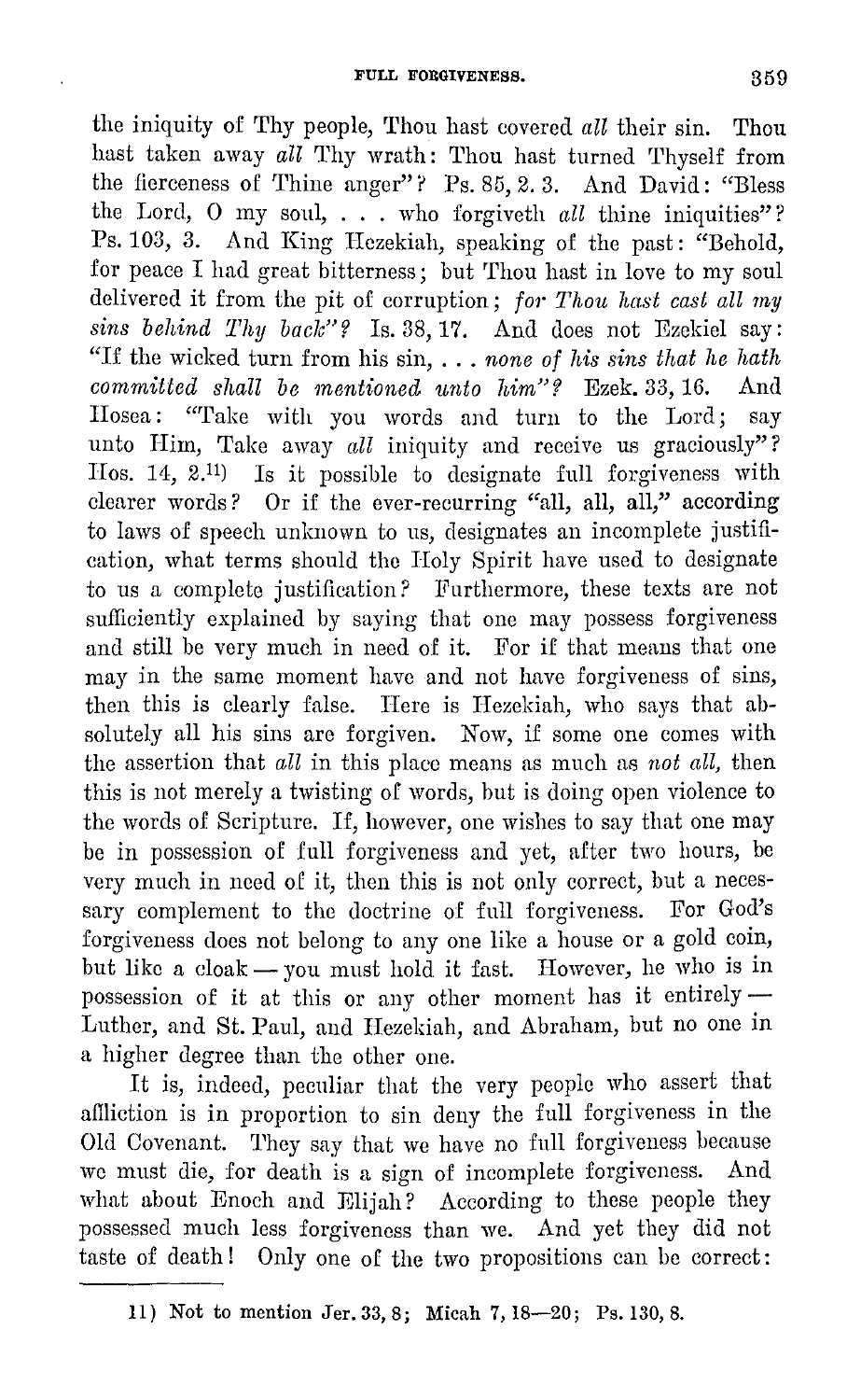either affliction is in proportion to wrath, and then Elijah obtained not only full, but superabundant forgiveness, or Elijah possessed a fractional forgiveness, and then the alleged connection between wrath and affliction is broken. I confess that I cannot understand how a person who is imperfectly justified can bodily be taken up in heaven. On a chariot of fire he is carried into the bosom of God, in a glorified form he appears on the Mount of 'rransfiguration in communion with the Lord, long before the crucifixion of Christ, - and yet he is said not to have had full forgiveness!

Finally, as regards the alleged connection between aflliction and chastisement, such connection is present in one sense -through sin death came into the world. Rom. 5, 12. God threatened the first man: "In the day that thou eatest thereof [of the forbidden tree], thou shalt surely die." Gen. 2, 17. He ate, and the wrath of God burst upon him - "thorns and thistles," Gen. 3, 18, "in the sweat of thy face," Gen. 3, 19, "thou shalt return unto the ground, for out of it wast thou taken," Gen. 3, 19. This wrath, however, has been perfectly appeased through the blood of Christ, Rom. 3, 25; John 2, 2; Heb. 2, 17, at least for those who lay hold of this blood by faith, John 3, 36. Therefore all the aflliction that God sends upon the believers flows from love. "For whom the Lord loveth He chasteneth and scourgeth every son whom He receiveth. If ye endure chastening, God dealeth with you as with sons; for what son is he whom the father chasteneth not? But if ye be without chastisement, whereof all are partakers, then are ye bastards and not sons." Heb. 12, 3-8. And Titus 2, 11. 12 the apostle says that not the wrath, but the grace of God teacheth [Luther: *zuechtigt]* us. Therefore Scripture carefully distinguishes between punishment 12) and chastening.13) "Therefore it should be diligently impressed upon the minds of the afflicted who are thus chastened that God is *not angry with them* and that they should consider their present visitation a sure sign that God has received them into His grace." (Luther, St. Louis Ed., II, 1466.) However, the purpose of such chastening is not to procure a higher degree of forgiveness for the afflicted, but to keep them in humility. 2 Cor. 12, 7. 9. (Luther. St. Louis Ed., XVI, 7849; II, 1748.)

<sup>12)</sup> *Τιμωρία*, *Heb. 10, 29; κόλασις*, *Matt. 25, 46.* 

<sup>13)</sup> *Παιδεία*, 2 Tim. 3, 16 (instruction); Heb. 12, 5.7.8.11 (chastening).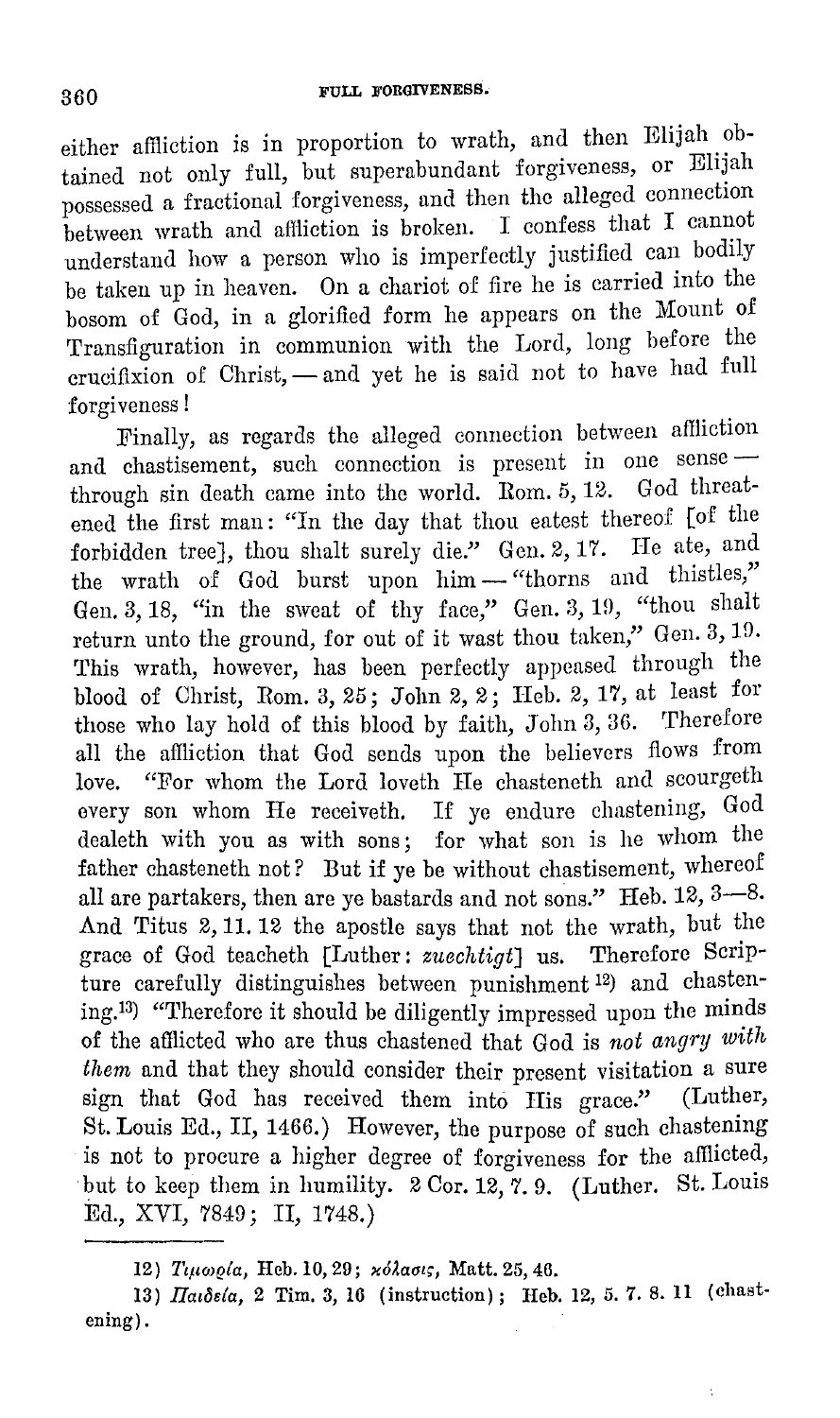The only text which seems to conflict with this is 1 Pet. 4, 17: "For the time is come that judgment must begin at the house of God; and if it first begin at us, what shall the end be of them that obey not the Gospel of God?" The Greek word which Luther [and the Authorized Version] translates with "judgment" simply means "judgment which has separation for its purpose."<sup>14</sup>) Now, what does God separate? Of course, sin, from which He himself is far removed. That this judgment operates in different ways is the fault of men. Whoever lets go of his sin when God plucks it out of his hands will be saved; whoever fervently clings to it will be cast into the fire along with it. If you consider sin, then the afiliction of the justified is the same as that of the enemies of God - judgment; if, however, you consider the persons who are visited by affliction, then you will find wrath in the case of one and grace in the case of the other. That this is so is shown by death. Death, viewed *per se,* is the wages of sin, but for the person who is visited by death it is neither a sign of justification nor of condemnation. To him who dies in Christ, death is grace, for it removes him out of thousand troubles and brings him into the heavenly fatherland. If, on the other hand, one dies in enmity with God, to him death is an earnest of damnation and a gate to hell. Hence the secure must be told that their affliction is a prelude to the torments of hell; for if they will not let go of sin, God casts them into the lake of fire. On the other hand, the penitent must be told. that God indeed hates *sin,* but that He loves *thcrn* and that, therefore, they should patiently submit to the treatment of their faithful Physician, and they will surely be made whole. (Luther. St. Louis Ed., II,  $1467 f$ .) Whoever studies the divine message to the Seven Churches in Asia Minor in the Revelation of John in the light of this doctrine, will not be put to shame. 'l'rue, God says: "I have somewhat against thee; repent." Rev. 2, 4. 5. 14. 16. This He must say, for also in those who are justified there still is sin. If God does not remove that, it will grow and become dominant. Now, when God says: "I have somewhat against thee," He does not mean: You are not yet fully blessed, - for we *are* blessed in Christ, Eph. 1, 6, - but He means: Under the garment of the righteousness of Christ which you are

<sup>14)</sup>  $K\varrho\tilde{\iota}\mu\alpha$ , from  $\kappa\varrho\iota\nu\alpha$ . This meaning fits in all the 28 texts in which it occurs in Scripture. Of course, the meaning is qualified according to the context. In Matt. 7, 2 and Rev. 20, 4 it is a judicial sentence of separation spoken by men; Rom. 2, 3 and Gal. 5, 10 it is God's own sentence of separation on Judgment Day.